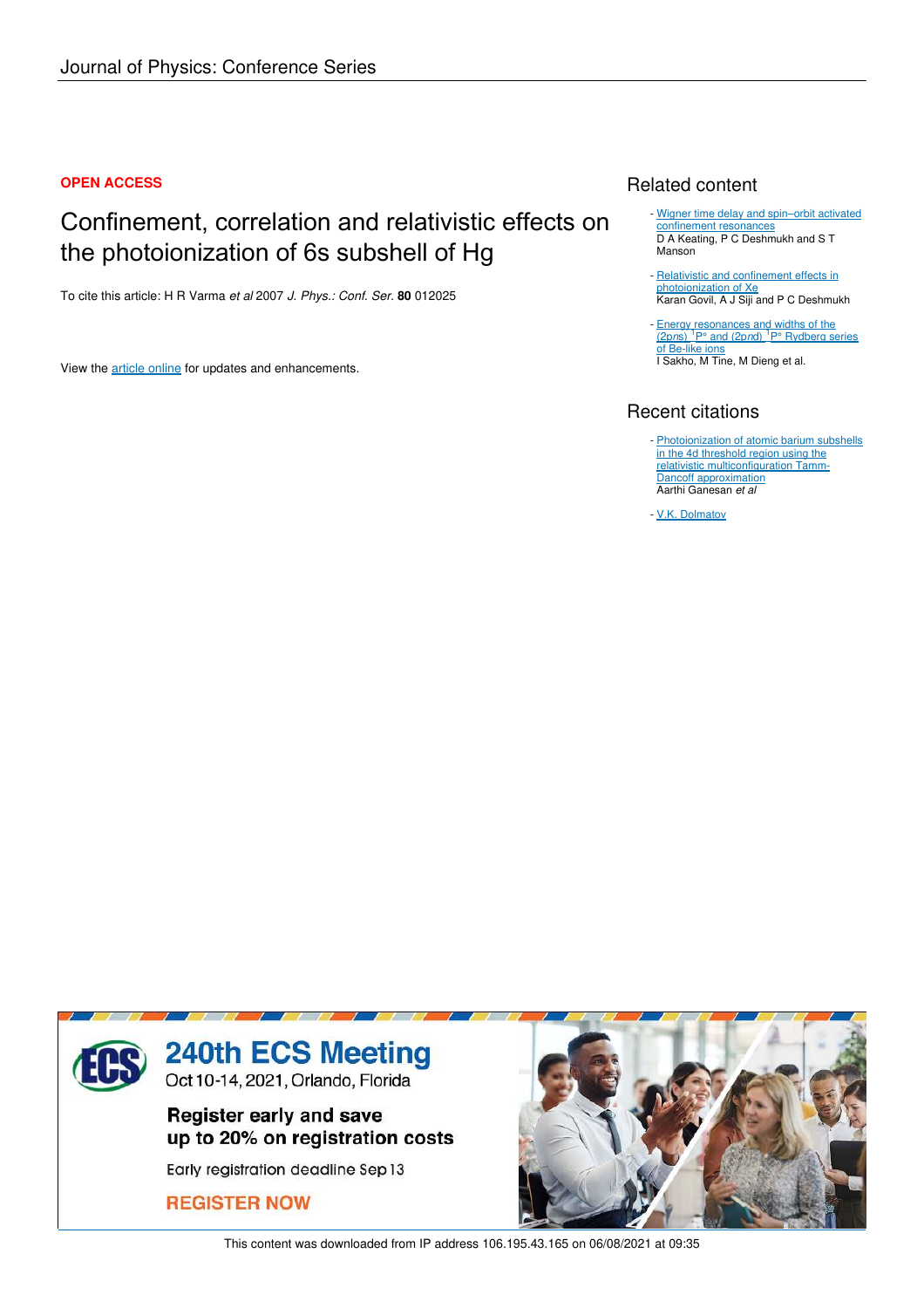Journal of Physics: Conference Series **80** (2007) 012025 doi:10.1088/1742-6596/80/1/012025

# **Confinement, correlation and relativistic effects on the photoionization of 6s subshell of Hg**

# **H R Varma<sup>1</sup> , T Banerjee <sup>1</sup> , S Sunil Kumar<sup>1</sup> , P C Deshmukh <sup>1</sup> , V K Dolmatov<sup>2</sup> and S T Manson<sup>3</sup>**

<sup>1</sup> Indian Institute of Technology, IIT Madras, Chennai, 600 036, India

<sup>2</sup> Department of Physics and Earth Science, University of North Alabama, Florence, AL- 35632, U. S. A.

<sup>3</sup> Departments of Physics and Astronomy, Georgia State University, Atlanta, GA-30303, U.S.A.

Email: harivarma@physics.iitm.ac.in

**Abstract**. A theoretical study of photoionization parameters of Hg atom confined in a spherical shell potential has been carried out using the relativistic random phase approximation. It is found that confinement, correlation and relativistic effects all bring significant and separate changes in the 6s photoionization cross-section, and also in the photoelectron angular distribution.

#### **1. Introduction**

Confined quantum systems such as an atom trapped in fullerene cage have stimulated a number of studies in physics, chemistry and in interdisciplinary areas like material science and nanoscience. The presence of an external potential has significant effects on the physical and chemical properties of the atom trapped inside [1, 2, 3]. Such studies lead to important applications in the areas of nanostructures, quantum dots etc.

In the case of  $Ca_0^2C_{60}$ , the endohedral environment has been reported to bring out a significant redistribution of oscillator strength and also to make 'electron-correlations' act in a manner opposite to that in free atoms [4]. Though theoretical investigations on confined atoms are progressing very rapidly [5, 6, 7, 8], experimental studies are scanty because of the difficulties in producing such systems in large concentrations. However, this scenario is now changing; investigations on  $A@C_{60}$ using ultraviolet, laser and/or synchrotron radiation are already under way [9, 10].

Recently it has been shown that fullerene cage can be effectively used to isolate an atom from its environment and can be used as a building block for q-bits in quantum computer [11]. Photoionization studies of endohedral atoms  $A@C_{60}$ , where A is an atom trapped inside the fullerene cage, have aroused considerable attention in the past few years [12, 13, 14, 15]. We report in the present paper that encapsulation of an atom inside a fullerene cage leads to oscillations in the photoionization crosssection, and also in the angular distribution parameters. These additional oscillations in the photoionization parameters are called 'confinement resonances' [12, 16].

In the case of free atoms, when relativistic effects are taken into account, the 'ns' angular distribution asymmetry parameter deviates [17, 18, 19] from ' $\beta = 2$ ' near a 'Cooper minimum' [20]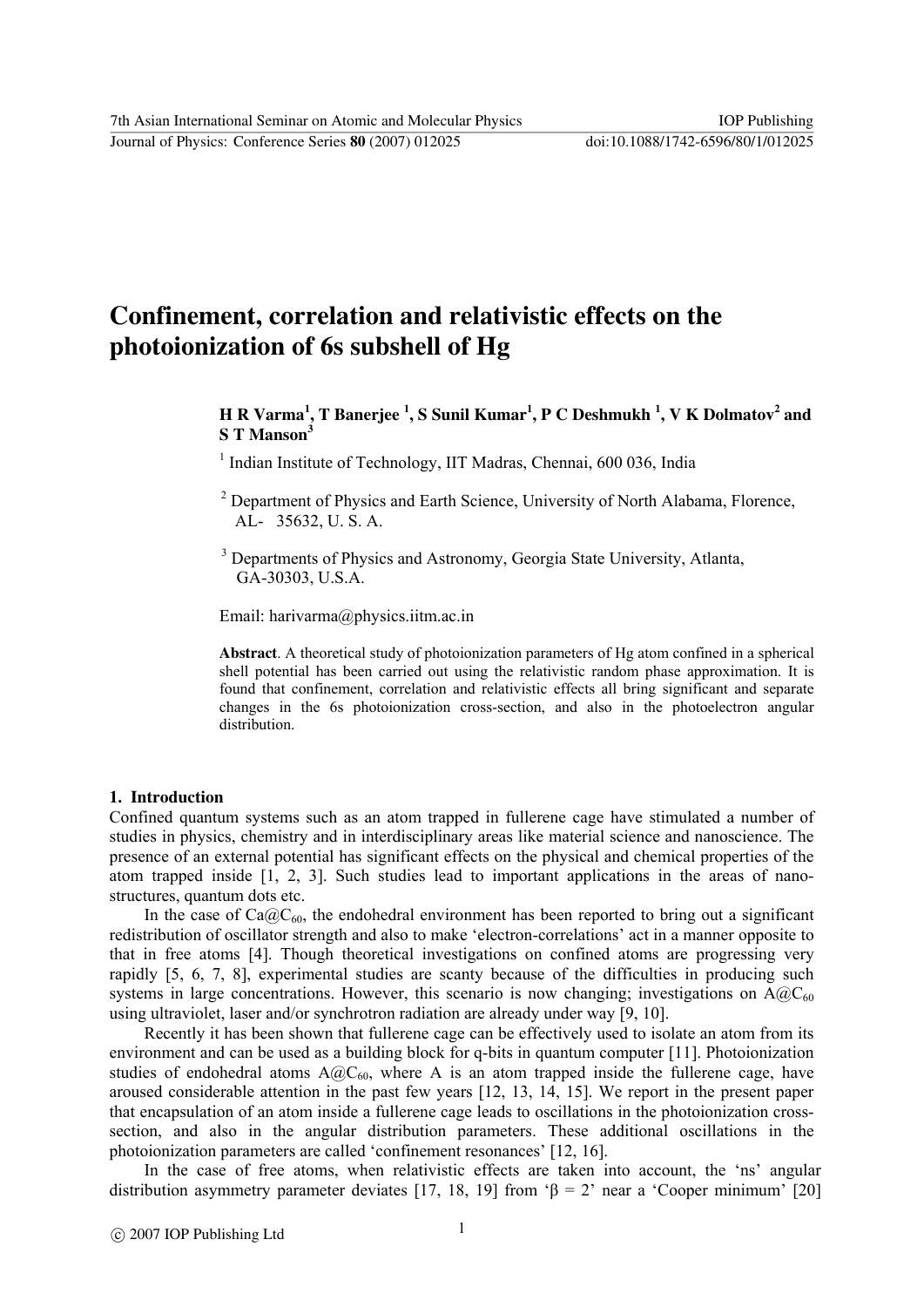| 7th Asian International Seminar on Atomic and Molecular Physics | <b>IOP</b> Publishing             |
|-----------------------------------------------------------------|-----------------------------------|
| Journal of Physics: Conference Series 80 (2007) 012025          | doi:10.1088/1742-6596/80/1/012025 |

because of the dynamical difference between the  $s\rightarrow sp_{1/2}$  and  $s\rightarrow sp_{3/2}$  transition channels. To the best of our knowledge, no study of combined effects of relativistic interactions and confinement on crosssection and angular distribution has been reported earlier.

### **2. Methodology**

We have modeled endohedral environment by a spherical attractive annular potential  $V(r)$  given by,

$$
V(r) = \begin{cases} U_0 < 0, \quad \text{if} \quad r_c \le r \le r_c + \Delta, \\ 0, \quad \text{otherwise,} \end{cases}
$$

where  $r_c$  = 5.8 a.u. is the inner radius of the shell having a thickness  $\Delta$  = 1.9 a.u. [21]. The potential depth  $U_0$  = 8.22 eV is obtained from the experimental data on  $C_{60}$  determined from the electron affinity parameter [22, 23].

We investigate the effect of confinement and relativistic interactions on the photoionization of 6s subshell of Hg using Relativistic Random Phase Approximation (RRPA) [24]. RRPA is based on Dirac equation and hence relativistic interactions are included *a-priori* explicitly. It includes certain types of correlations in the initial and final states to all orders. Using RRPA, photoionization process can be described by a set of coupled integro-differential equations similar in structure to that of Hartree-Fock equations. In the RRPA, length and velocity forms of the transition matrix elements are equal. For computational economy we have used a truncated RRPA by coupling dipole channels from 6s, 5d, 5p, 5s, 4f, 4d, 4p, 4s subshells only. The loss of gauge invariance resulting from truncation is nevertheless rather minor.

In order to understand the effect of relativistic interactions we have compared our RRPA results with those from Random Phase Approximation with Exchange (RPAE) method which does not include relativistic effects.

#### **3. Results and Discussion**

All figures in this manuscript are plotted against the photoelectron energy since the ionization thresholds for free and confined mercury are different. Figure 1 shows the 6s photoionization crosssection of free and confined Hg. In free Hg, the cross-section undergoes a Cooper minimum below 5 eV. As in the case of free Hg, the 6s cross-section in @Hg also goes through a Cooper minimum [17], although at a higher energy around 11eV.

For @Hg, the cross-section shows oscillations in the region above the Cooper minimum in both RRPA and RPAE. They are completely missing in free Hg. These confinement resonances are the result of interference between the outgoing photoelectron's wavefunction and that part of the wavefunction which is reflected by the annular potential well,  $U_0$ . This is similar to the fine structures seen in X-ray absorption spectrum where the escaping electron gets scattered by the surrounding charge cloud [26- 28].

The structure seen below 12 eV in RPAE curve is caused by the autoionization resonances arising from the interference of photoionization (bound→continuum) channels from 6s and excitation (bound→bound) channels from 5d subshells. The present RRPA algorithm is not designed to obtain detailed information of the resonance region. A detailed analysis of the resonance region can be done using a combination of RRPA in conjunction with Relativistic Multichannel Quantum Defect Theory (RMQDT) [25].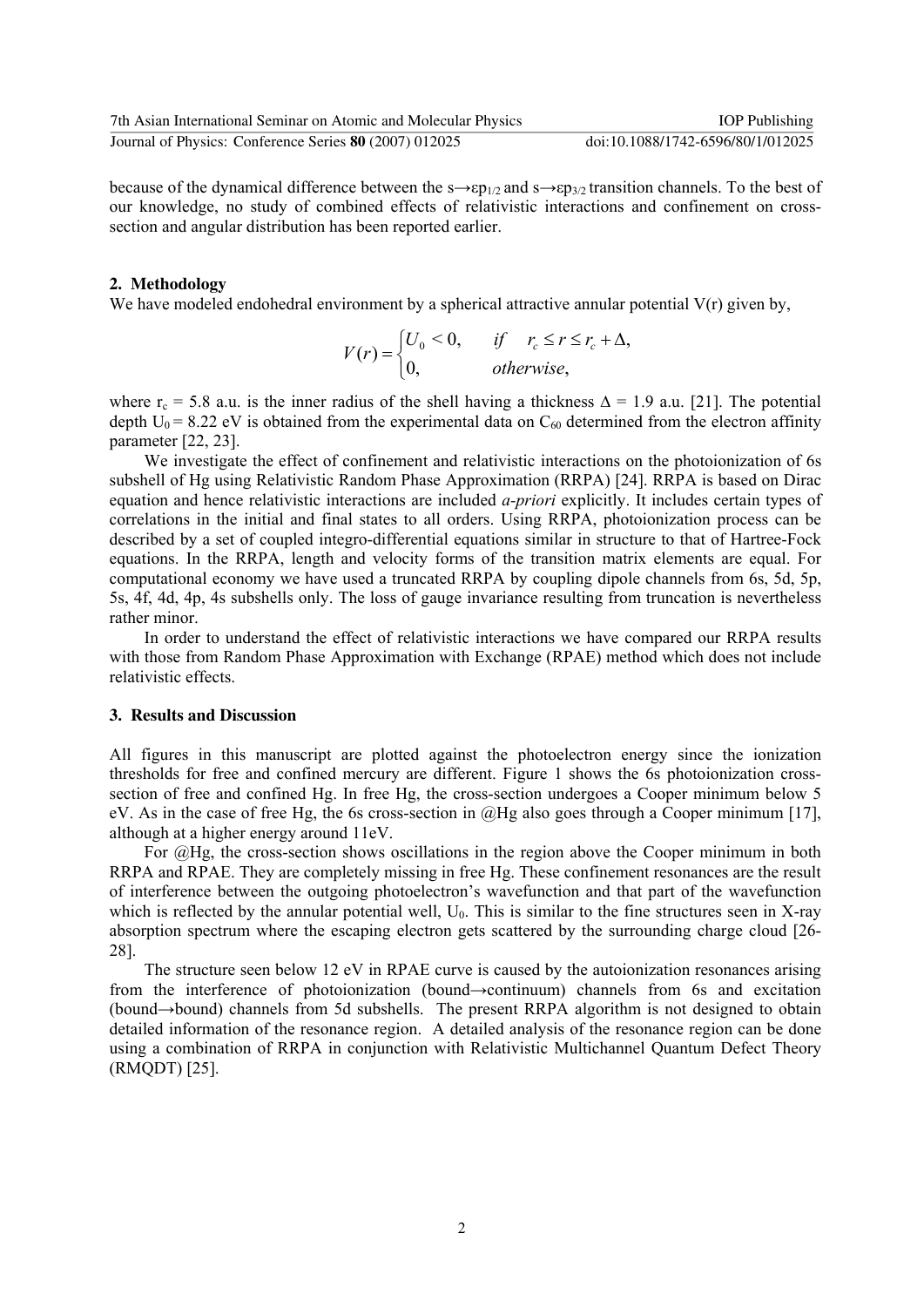

Figure 1 Photoionization cross-section of free Hg and @Hg

In the present work, focus is on the background cross-section for which we have used interpolation in the autoionization region. The photoionization cross-section maxima of the confinement resonances in RRPA occur at a lower energy than the position of the *corresponding maxima* in RPAE curve. This is obviously attributed to relativistic effects.



**Figure 2** Angular distribution asymmetry parameter of free and confined Hg

In Figure 2 is shown the angular distribution asymmetry parameter β for Hg and for  $@$ Hg. In each case  $\beta$  deviates from 2.0 near the Cooper minimum. This phenomenon arises purely due to the effect of relativistic interactions since the two relativistic amplitudes ns $\rightarrow$ εp<sub>1/2</sub> and ns $\rightarrow$ εp<sub>3/2</sub> go through zero at different energies [29]. A detailed study of Hg 6s photoionization cross-section and angular distribution parameter is reported elsewhere [19]. *Combined* effects of relativistic interactions and confinement manifest as oscillations in the angular distribution asymmetry parameter and cause *β to deviate from 2; departure from* β = 2 *is due to exchange of oscillator strengths in the two relativistic channels ns→εp1/2 and ns→εp3/2 whereas the oscillations are due to 'back-scattering' of the escaping photoelectron by the fullerene cage.* 

In order to understand the effect of interchannel coupling in  $@Hg$ , we have carried out a pilot study to include minimal interchannel coupling correlations nevertheless at two levels of truncation of the RRPA:

- (i) two dipole channels from 6s alone
- (ii) two dipole channels from 6s, three dipole channels from  $5d_{5/2}$  and three E1 channels from  $5d_{3/2}$ .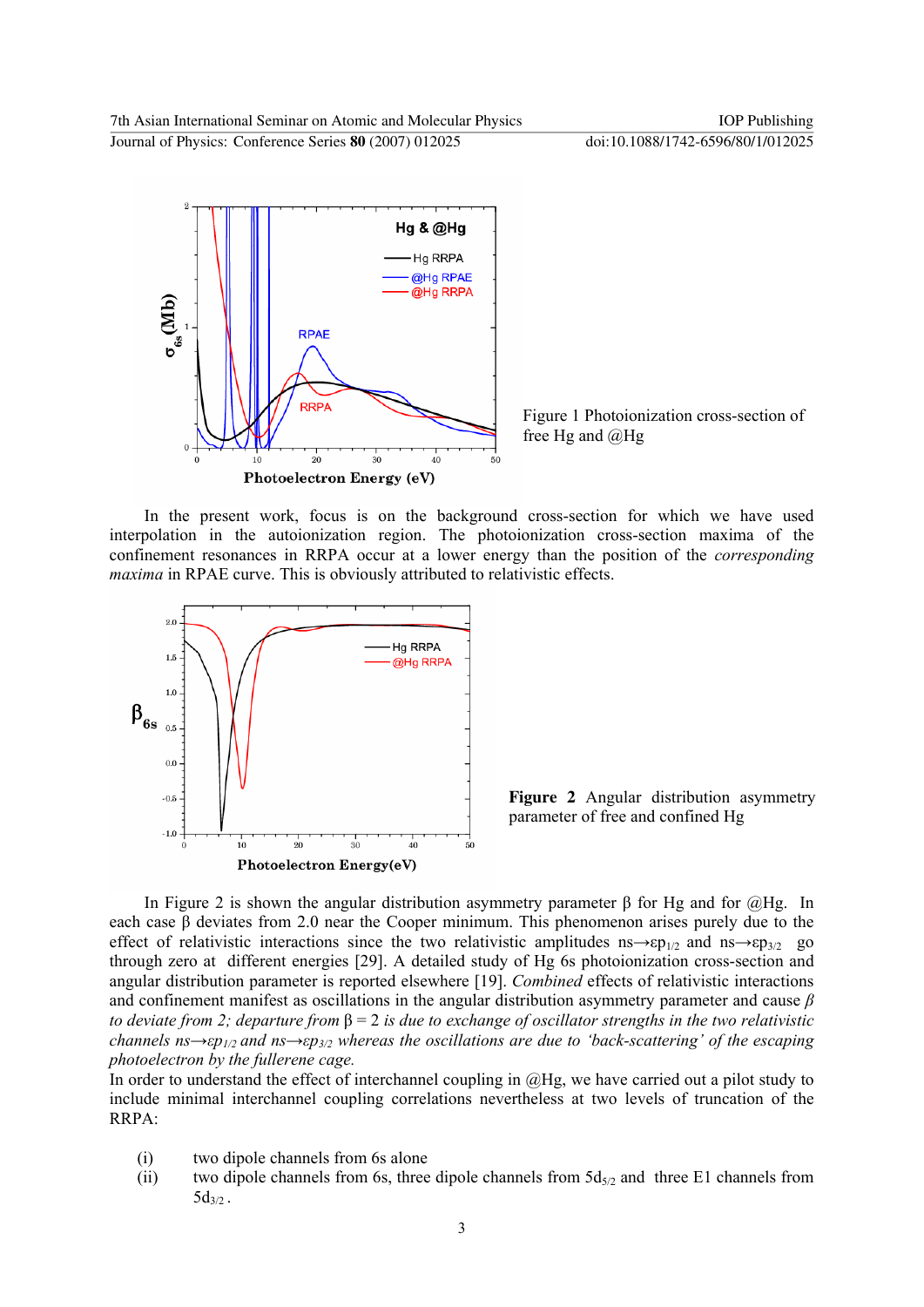

**Figure 3** Angular disribution asymmetry parameter of @Hg at two different levels of truncation including channels from (i) 6s alone (ii) 6s and 5d.

In the case of free atomic Hg, inclusion of additional correlations induce multiple Cooper minima in the 6s photoionization [19]. In figure 3 is shown the angular distribution asymmetry parameter of @Hg for the pilot calculations mentioned above. In the photon energy region below the 5d thresholds we have in figure 3 presented background values of  $\beta_{6s}$  since this energy region contains sharp oscillations due to coupling between 6s→εp ionization channels and 5d→np, n'f excitation channels. In the case of  $@$ Hg interchannel coupling correlation effects are seen as in the case of free Hg. There is only a single Cooper minimum in the 2 channel calculation (dotted curve) seen  $\sim$ 24 eV. In 8ch calculation (solid curve) there are two Cooper minima, one which appears ~8eV and another which appears  $\sim$ 109 eV. Additional oscillations seen above the Cooper minima are the confinement resonances due to the back-scattering of the escaping photoelectrons.

## **4. Conclusions**

Relativistic interactions cause the value of 6s angular distribution asymmetry parameter  $\beta$  in  $\omega$ Hg to deviate from '2' near the vicinity of Cooper minima. The deviation of β at other energy points is attributed to the combined effects of relativistic interactions, confinement and interchannel coupling.

## **Acknowledgements**

This work was partially supported by BRNS, DST and NSF. One of the authors SSK is thankful to UGC for financial support.

## **References**

- [1] Jaskolski W 1996 Physics Reports **271** 1-66
- [2] Dolmatov V K, Baltenkov A S, Connerade J -P and Manson S T 2004 Radiation Physics and Chemistry **70** 417-433
- [3] Turner C H, Johnson J K and Gubbins K E 2001 J. Chem. Phys. **114** 1851
- [4] Connerade J -P, Dolmatov V K and Manson S T 1999 J. Phys. B **32** L395-L403
- [5] Connerade J -P and Semaoune R 2000 J. Phys. B **33** 869-880.
- [6] Connerade J -P and Solov'yov A V 2005 J. Phys. B **38** 807-813
- [7] Lyras A and Bachau H 2005 J. Phys. B **39** 1119-1131
- [8] Dolmatov V K and Manson S T 2006 Phys. Rev. A **73** 013201
- [9] Wang L S, Alford J M, Chai Y, Diener M and Smalley R E 1993 Z. Phys. D26 S 297-299
- [10] Shinohara H 2000 Rep. Prog. Phys. **63** 843-892